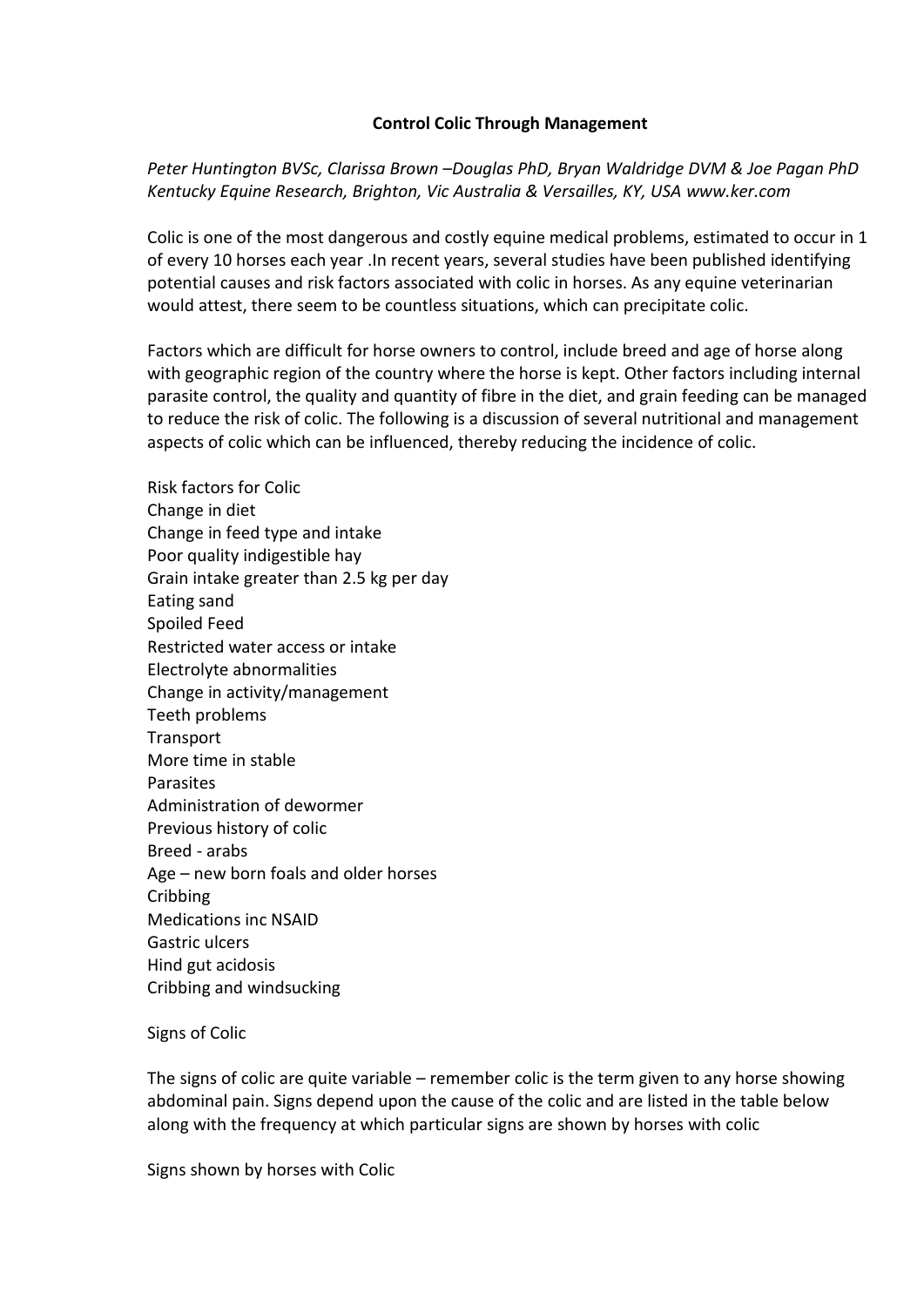| Rolling                          | 44% |
|----------------------------------|-----|
| Pawing                           | 43% |
| Lying down                       | 29% |
| Getting up and Down              | 21% |
| Flank watching                   | 14% |
| Lip curling                      | 13% |
| <b>Backing into Corner</b>       | 10% |
| Kicking at Belly                 | 7%  |
| <b>Internal Parasite Control</b> |     |

 Parasitic load has long been considered as a potential cause of colic. There are several mechanisms by which internal parasites could cause colic symptoms in horses. Two of the most obvious mechanisms include damage to the blood supply and decreased motility of the digestive system. Research has reported the benefits of routine administration of oral anthelmintics to reduce the incidence of colic. Therefore, it is recommended that horses be maintained on a regular internal parasite control program tailored to their individual parasite load. In recent years, the development of very effective dewormers in the 'mectin' group has reduced the severity of parasite infestation and damage in many horses, so the risk of parasite related colic has gone down. But resistance is emerging quickly so watch out for more parasite related colic in the future.

Quantity of Fibre

 Anatomically, horses have developed a specialized digestive system, which allows them not only to survive, but also to thrive on high fibre diets (Figure 1). The caecum (C) and colon (D) collectively hold approximately 80 to 100 litres of liquid, and house billions of bacteria and protozoa, which produce enzymes that ferment plant fibre. The horse's small, onecompartment stomach (A) stresses the need for a continual intake of feedstuffs. Taken together, a small stomach coupled with the large capacity of the fibre fermenting hindgut, make the horse ideally suited to graze.

Horses on pasture graze for up to 17 hours/day and nearly continuously with distinct breaks in grazing activity occurring only between 3:30 a.m. and 4:30 a.m. Researchers have established a link between access to pasture and the incidence of colic in horses. They reported that there was a significant decrease in the odds of a horse with colic if the animal had access to pasture. These studies point to the need for horses to graze continuously and a decreased likelihood of a colic problem if horses are allowed to graze. It is the experience of these authors and our field experience that lush, high-moisture spring pasture can also be a colic risk in horses. Colic problems in horses consuming large amounts of high-moisture, low-fibre grass virtually disappeared when horses were offered dry hay while grazing these pastures. Therefore it is recommended that horses have access to pasture whenever possible, and be provided with additional dry hay when pastures contain a high-moisture and a low-fibre content (lush spring pasture).

Horses confined to stables have an increased likelihood of colic. Many mechanisms could account for this increased risk. First, stabled horses have the desire to consume forage in a continuous manner; however, they are routinely fed their forage in two distinct meals (morning and evening). Secondly, stabled horses may not be receiving adequate forage to maintain proper gastrointestinal function. This may be the case with horses being fed restricted amounts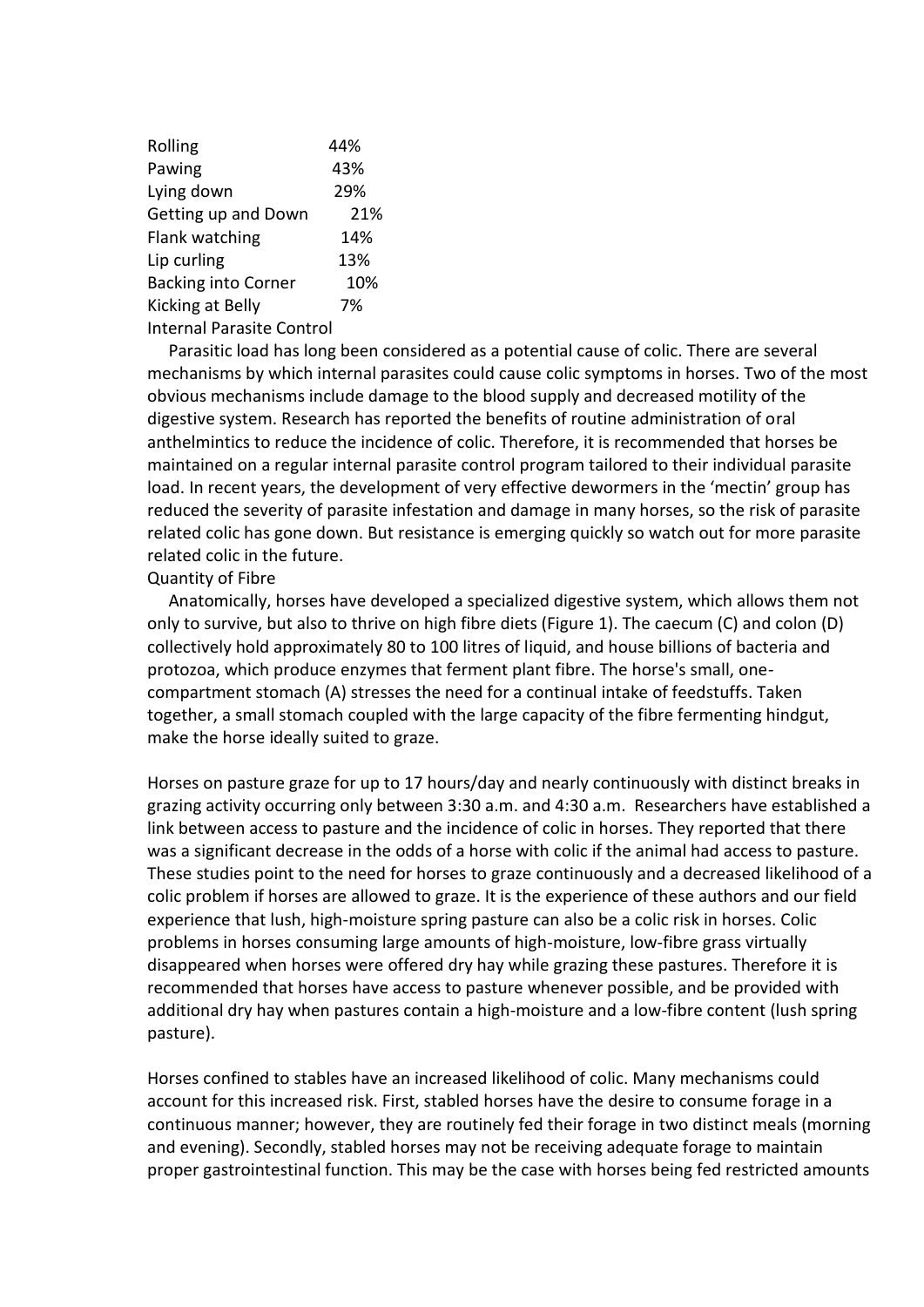of hay and chaff hay to maintain or reduce bodyweight. Alfalfa hay typically contains more calories per kg than grass hay or oaten/wheaten chaff. Therefore, horses fed alfalfa are often fed fewer kg of hay per day than horses consuming grass or oaten hay. Not only are horses fed alfalfa receiving fewer kg per day, reducing the amount of time spent eating, but alfalfa hay also contains less fermentable fibre than grass or oaten hay. Thirdly, exercise and movement around a paddock seems to play a big role in reducing the risk for horses that are kept outside rather than in stables.

Since horses seem to have an absolute requirement for forage in the diet to prevent colic, it is recommended that a minimum of one kg of dry forage (hay/pasture) per 100 kg of body weight per day be provided. For horses confined to stables, the selection of lower calorie hays or chaff (grass-type) will provide the horse with more forage and mimic the continuous feeding behavior during grazing.

When horses are fed green alfafa rather than chaff or hay there is often a reduction in the quantity of fibre fed, as there is 75-85% water in the green alfalfa. The same applies to cut green grass. Don't overestimate the mount of fibre the horse is getting as the water content is very high. Feeding something green, that has just been growing is recommended rather than feeding all forage as aged dry hay but remember horses fed greens also need hay or pasture. Another consideration is fibre length. In cattle there is a requirement for some long stem fibre in the diet and our experience is that there is a higher risk of colic in horses fed all their fibre as short cut chaff. For that reason do not be concerned if you are feeding rougher cut chaff with has longer fibre length and in fact it is probably a digestive benefit for your horse. For one thing, chewing time and saliva production will be increased with larger fibre particle length

## Quality of Fibre

 The quality of fibre fed can also influence the potential for colic to occur. Mycotoxins, which are toxic compounds produced by moulds, have been linked to colic in horses. Do not feed mouldy feeds to horses and store feed to reduce the risk of it going mouldy. Other toxic substances occasionally ingested with forage can also cause colic symptoms. Another indicator of fibre quality is fibre digestibility. Wheat or oat straw, a relativley indigestible fibre source, has been implicated as causing impaction colic in horses. The high lignin and silica content help the plant hold the grain up and the silica gives it the shiny appearance. Rice straw and rice hulls are even less digestible as they have an even higher lignin and silica content. Impaction may result from a lack of fermentation of the indigestible material in the hindgut. Horses cannot digest or utilise these poor quality forages as effectively as cattle and there is an increased risk of impaction colic when they are fed. Some types of hay with a high indigestible fibre content is also a greater impaction colic risk. Data on the precise amount of poorly digested fibre that can safely be included in the diets of horses are not available. However, the poor physical appearance and performance of horses fed this type of diet should set practical limitations. Be careful feeding tropical forages as these hays can also be very indigestible.

Enhanced fibre digestibility has been reported with the addition yeast culture to the diet of mature horses. The addition of live yeast culture may provide a mechanism whereby horses can more efficiently utilize forage of marginal quality. Yeast culture may stimulate activity of beneficial microbes in the large intestine, particularly bacteria that digest cellulose. This can lead to an increase in the fermentation of cellulose and other fibre fractions. There are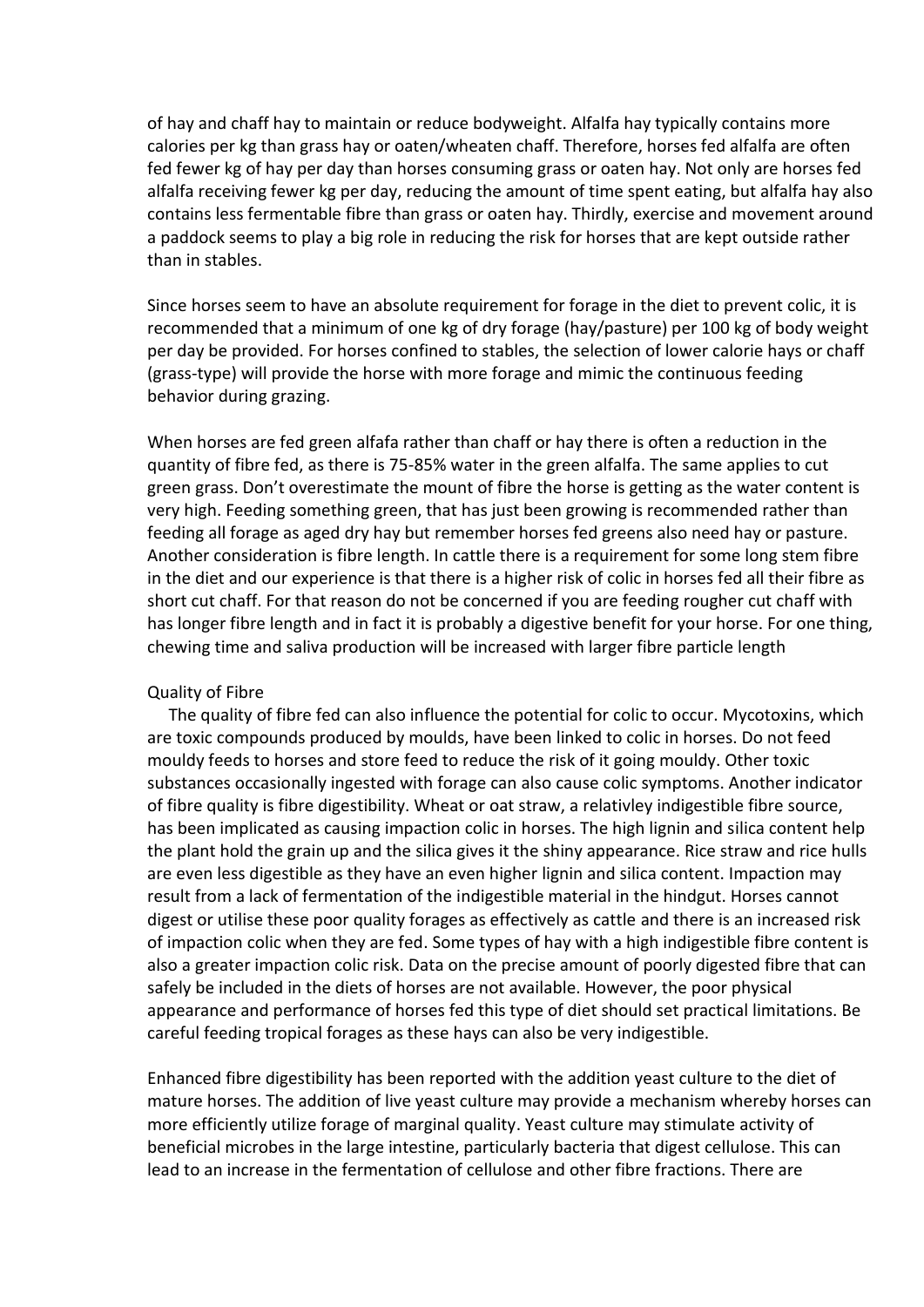anecdotal reports of a reduction in the incidence of colic when yeast culture is added to the diet.

#### **Mycotoxins**

Mycotoxins are produced by more than a hundred types of fungi. Some fungi produce a single mycotoxin, while others generate multiple toxins. Animal poisonings b[y mycotoxins,](http://www.equinews.com/article/mycotoxins) called mycotoxicosis, have been recorded for centuries. Thousands of horses have died from mouldy corn poisoning after consuming corn infected with fumonisins and high mycotoxin levels in grains and forages have been linked with an increased incidence of colic.

India's climate and feed storage conditions, predisposes horses to mycotoxin exposure. Moulds may be visible on feeds such as hay and grain but mycotoxins are not visible, although they can be measured in lab tests. Certain feeds are predisposed to mycotoxin contamination including corn, ground nuts and straw but all feeds are susceptible to contamination. Key to proliferation is heat and moisture, and the mycotoxins seems to reproduce rapidly during wet conditions, especially in late summer and early autumn. Grain stored in high-moisture environments seems particularly susceptible.

No specific remedy is available for mycotoxin toxicity, and symptomatic treatment is usually warranted. Mycotoxin binders are available, but haven't been proven effective in horses, and none is currently approved by the FDA. Getting better quality feed is the best option, but consider use of a mycotoxin binder in a 'can't hurt, may help' approach. Horse owners that [purchase](http://www.equinews.com/article/zearalenone-poisoning-horses) high-quality feed from reputable feed manufacturers have less worry about mycotoxin contamination, as these mills buy premium grains for use in feeds and often add mycotoxin binders.

#### **Grain Feeding**

 Since horses are anatomically designed to digest fibre, the addition of grain concentrates to the diet is a potential risk factor for colic. US researchers reported that daily feeding of grain concentrate from 2.5 to 5 kg/day and above 5 kg/day increased the risk of colic 4.8 and 6.3 times, respectively, compared to horses fed no grain. The exact mechanism for this increased risk for colic was not determined; however, several studies on the site of grain digestibility offer at least a partial explanation.

 Normally, grain concentrates contain large amounts of starch that are enzymatically digested with their end products (simple sugars) absorbed in the small intestine. Several factors are known to influence the rate and extent of grain digestion in the small intestine. One factor is the source of starch. Various sources of starch (i.e. oats and corn) differ in the architecture of their starch granule, which has a large impact on how well they are digested in the horse's small intestine. The precaecal (small intestine) digestibility of these two starch sources averaged 84% and 29% for oats and corn, respectively. Starch, which is not digested in the small intestine spills into the large intestine where it is fermented by bacteria. Unfortunately, one of the end products of microbial starch fermentation is gas and another lactic acid, which irritates the gut lining and decreases intestinal pH. The increase in acidity causes other bacteria to die and release potentially fatal endotoxins. All of these situations can potentially cause the horse to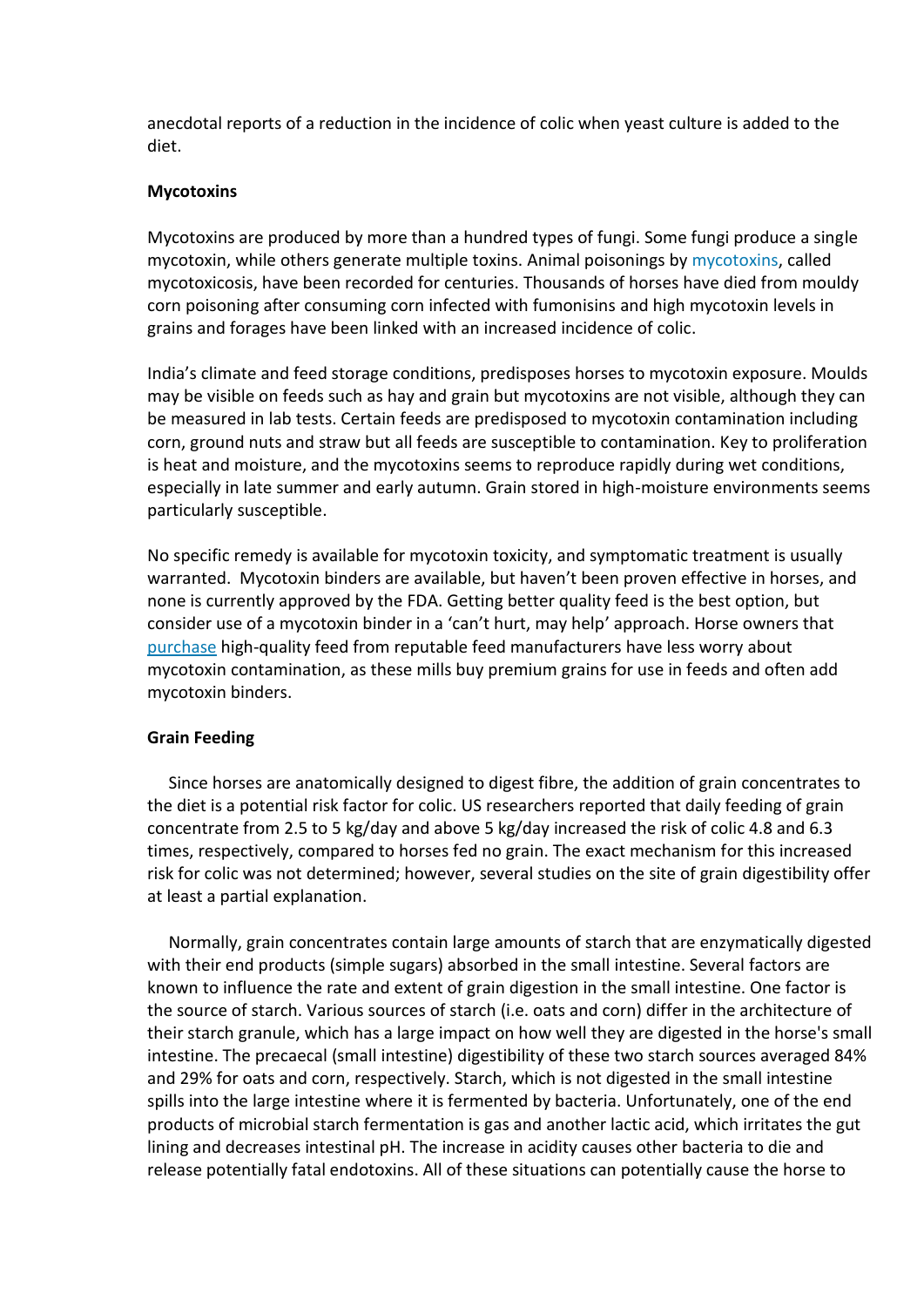colic. Processing the starch in grain (crimping, rolling, grinding etc.) can also influence small intestine digestibility. Grain starts being fermented in the stomach and too much grain in a single feed can lead to excess fermentation, acid production and impaction of the stomach. Finally, the amount of starch fed in a single meal and its rate of intake will influence pre-caecal digestibility and safety of the feed and the water content of hindgut. Large meals of grain don't stimulate drinking like a meal of hay does and can reduce the water content of the large intestine, increasing the risk of impaction colic.

As acidosis develops the downward shift in pH provides an unfavourable environment for many of the fibre-fermenting microorganisms that inhabit the hindgut. In particular, bacteria such as *Ruminococcus albus* and *Fibrobacter succinogenes* are sensitive to precipitous decreases in pH. For optimal performance, these bacteria favour an environment with a pH between 6.5 and 7.0. When pH drops below 6.0, fibre-digesting bacteria become less efficient and begin to die off so the digestive process is less efficient. In contrast to fibre-digesting bacteria, lactate-producing and lactate-utilising bacteria thrive in an environment with a low pH. Changes in the pH of the hindgut due to alterations in the microbial populations and acid profiles may result in hindgut acidosis. Because the hindgut is overwhelmed with lactic acid when a horse is experiencing acidosis, the intestinal lining becomes inflamed and irritated, causing the horse discomfort and this may result in irritable or unsettled behaviour. Horses often show loose droppings and trainers know how common this is in horses during training and on raceday. Horses suffering from hindgut acidosis may also be at risk of colic or display stereotypical behaviours such as wood chewing and stall weaving. Furthermore, long-term exposure to pH below 5.8 will begin to have deleterious effects on the epithelial lining of the colonic and caecal walls that may affect absorptive capacity for nutrients.

Rumen acidosis is a common problem in dairy cattle fed high-grain diets. A buffer such as sodium bicarbonate is often added to a cow's ration to attenuate the drop in rumen pH that decrease feed intake and milk production. Sodium bicarbonate has also been shown to be effective in treating hindgut acidosis in horses when it is infused directly into the caecum via a caecal fistula, which of course is impossible outside of a research environment. Unfortunately, feeding raw sodium bicarbonate to horses is ineffective because of the anatomy of the gastrointestinal tract. Ideally, the sodium bicarbonate should be protected so that it is delivered to the hindgut intact. Kentucky Equine Research (KER) has recently investigated a protected sodium bicarbonate (PSB) that survives transit through the stomach and small intestine of the horse.

KER conducted a series of studies to evaluate the effect of encapsulated sodium bicarbonate (PSB) on HGA in horses fed high levels of starch or fructans. In one study, six Thoroughbreds in training were fed a diet of unfortified sweet feed, grass hay and 50 g of loose salt per day. Grain intakes ranged from 4 to 6 kg per day. Horses were split into two groups and assigned to one of two treatments. The treatments were 168 g per day of PSB or the basal diet (control group). Horses switched treatments for period 2. Both the hay and grain portion of the diet were split into two equal feedings. One-half of the PSB (84 g) was added to each grain meal. Faecal samples were taken at two-hour intervals for an eight-hour period on day 15 of each period and were analysed for VFAs, pH and L- and D-lactate concentration. Faecal pH in the control group decreased significantly from the baseline by six hours post-feeding. Faecal pH in the PSB group did not exhibit any significant fluctuations during the eight-hour sampling period. Faecal L-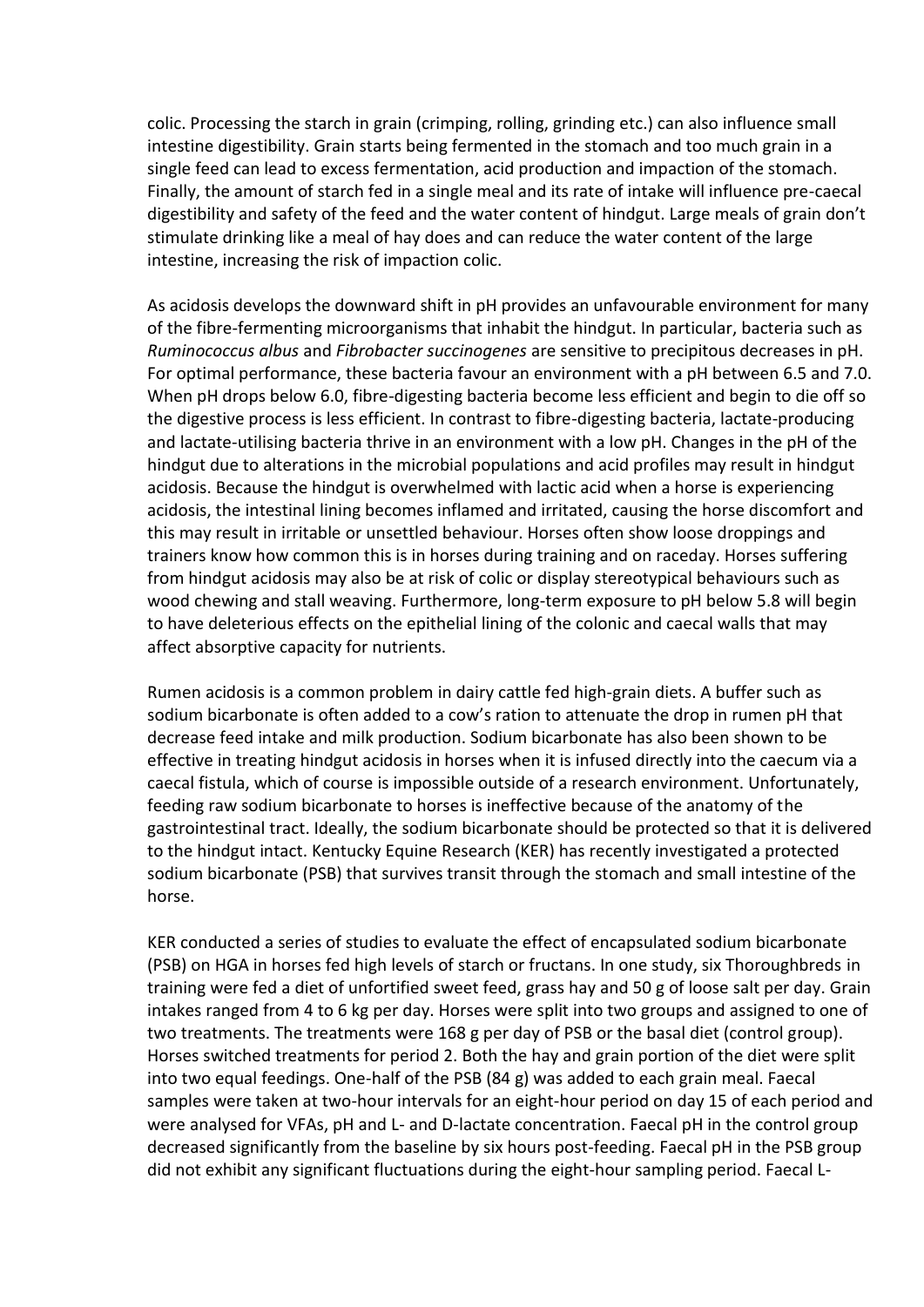lactate and D-lactate were significantly higher (P < 0.05) post-feeding in the control group compared to the PSB group. Faecal VFAs were significantly higher (P < 0.05) in the PSB supplemented group, suggesting a more favourable environment for fibre-fermenting bacteria and digestion. The PSB was effective in attenuating HGA that resulted from high-grain intakes in exercised Thoroughbreds. This research has now led to the successful use of the product KERx Equi-Shure in thousands of horses in many countries. It is fed in each grain meal to horses on high grain diets or those prone to colic.

 This knowledge regarding starch digestibility would lend several recommendations to grain feeding in horses to decrease the risk of colic. First, processing of the grain will increase digestibility in the small intestine and decrease dangerous changes in hindgut gas and acidity. Steam flaking/rolling, pelleting, micronisation and extrusion are efficient methods for processing grains intended for horses. Second, limit the amount of grain provided to no more than 2.5 kg in a single meal. When high intakes of grain are required by the horse, a number of small meals are preferable to one or two large meals, The use of dietary fat eg oil, sunflower seeds, stabilized rice bran or digestible fibre eg lupins, beet pulp, soy hulls as an energy source is also a valid method to reduce the amount of grain needed in the diet. Don't forget that high quality forage can contribute a lot of the energy and protein needed by the horse for the horse that is spelling or in light/intermittent work.

#### Sand Colic

Sand colic is a particular problem in horses kept in sandy areas, even if they are not grazing. Horses often eat dirt or eat their feed on the ground this taking in sand in the process. Some of the sand then accumulates in the lower parts of the large intestine and can lead to a blockage or impaction. If you suspect your horse to have a sand buildup you can add water to the manure, mix it up and then see if the sand settles to the bottom of the mix. Although not all horses affected by intestinal sand shed sand in the faeces, faecal sand sedimentation is a recognized screening tool for horses suspected to have some degree of intestinal sand.

If you are in a risky area, try to prevent your horse eating sand by making sure all feed is fed in bins and racks or hay nets off the ground and the horse can't tip the feed bin over. Rubber mats are also useful under the feed bin. Feeding enough hay is the biggest aid to help keep the sand moving through the gut and reduce the accumulation. Pysllium husks are also used for the same purpose, and some horses are given regular paraffin oil drenches to try and move the sand on, although this is not always successful.

Psyllium is commonly recommended as a bulk laxative to prevent sand accumulation, although its effectiveness in horses may be no better than ad lib hay consumption.has not been completely [confirmed](http://www.equinews.com/article/psyllium-and-probiotics-combination-prevention-sand-colic) by research. Psyllium, a vegetable fibre derived from the ripe seeds of the Plantago plant, is believed to stimulate peristaltic contractions in the intestine, pushing ingesta through the tract.

Although the mechanism of sand clearance from the gastrointestinal tract is not well understood, the researchers feel that psyllium increases gut motility (rather than trapping the sand). Psyllium has also been shown to be a valuable supplement in obese horses with Insulin resistance ( Equine Metabolic Syndrome)